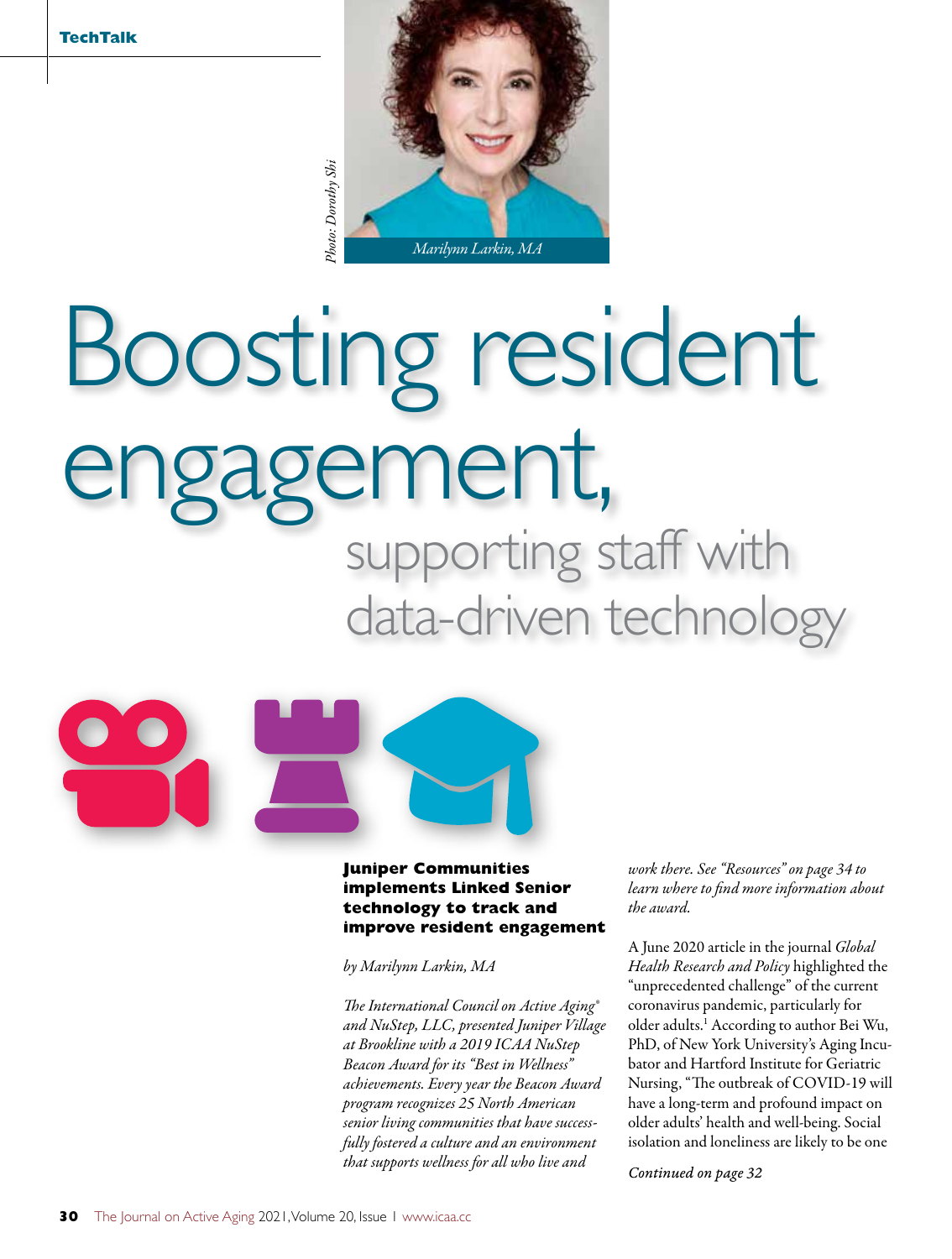*At Juniper Village at Brookline in State College, Pennsylvania, Connections team members assess resident preferences and track engagement with Linked Senior digital technology*

> æ. ä

> > ÿ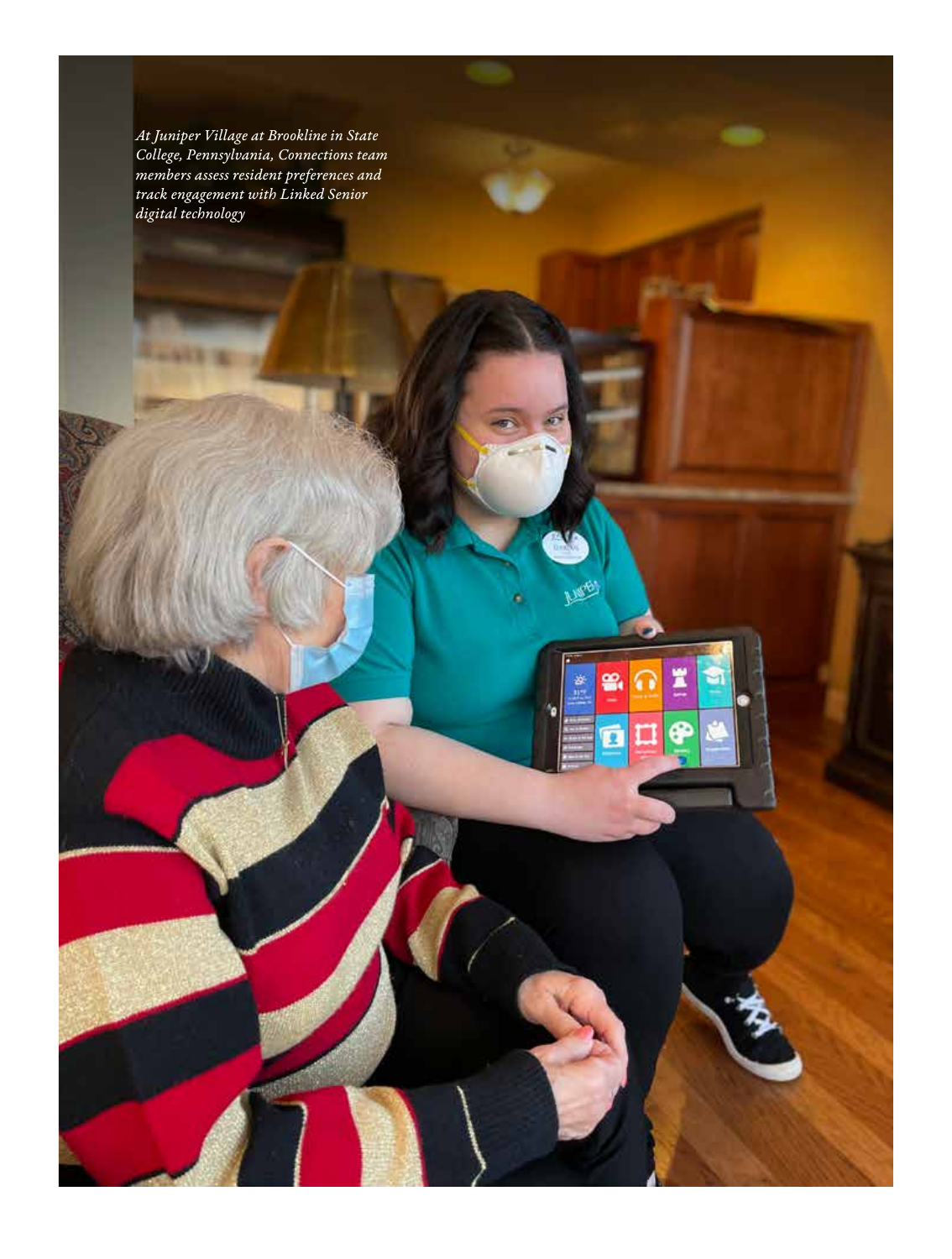# Boosting resident engagement, supporting staff with data-driven technology *Continued from page 30*



*Residents of Juniper Village at Brookline use Linked Senior's touch-screen application to access content across a range of areas. Staff also turn to the platform to augment their programming*

of the most affected health outcomes," she writes. "[They] are major risk factors that have been linked with poor physical and mental health status."

Wu highlights, among other approaches to overcoming these effects, "developing innovative technology-based interventions to improve social connections…." She also emphasizes "engaging the healthcare system to begin…developing methods to identify social isolation and loneliness in healthcare." As we saw in the *Journal on Active Aging'*s 2020 special technology issue, many active-aging organizations have embraced technological solutions to deal with pandemic-related restrictions that dampen social connections and engagement.

Washington, DC-based Linked Senior, a resident-engagement platform primarily aimed at senior living, is among the companies helping communities address the impact of these restrictions head-on.

"Lack of engagement is one of the most devastating impacts of COVID-19 on senior living residents," Charles de Vilmorin, Linked Senior CEO and cofounder, comments in a recent *JAA* interview. Even before the pandemic, "activity and life enrichment professionals were overworked, understaffed and often ill-equipped to meaningfully engage their residents. The pandemic has placed additional obstacles in their path," de Vilmorin says. These obstacles include:

- "restriction on who can enter communities, including outside help used in the past for leading engagement activities;"
- "a temporary end to group activities, with a new focus on providing one-onone engagement that supports physical distancing"; and
- "less time for meaningful engagement with additional tasks added to the to-do list of activity and life enrichment staff around safety and infection control."

According to an April 2020 Linked Senior survey including 239 activity and life enrichment professionals, in order to provide residents with the same experiences they had before COVID, senior living communities today would need to hire at least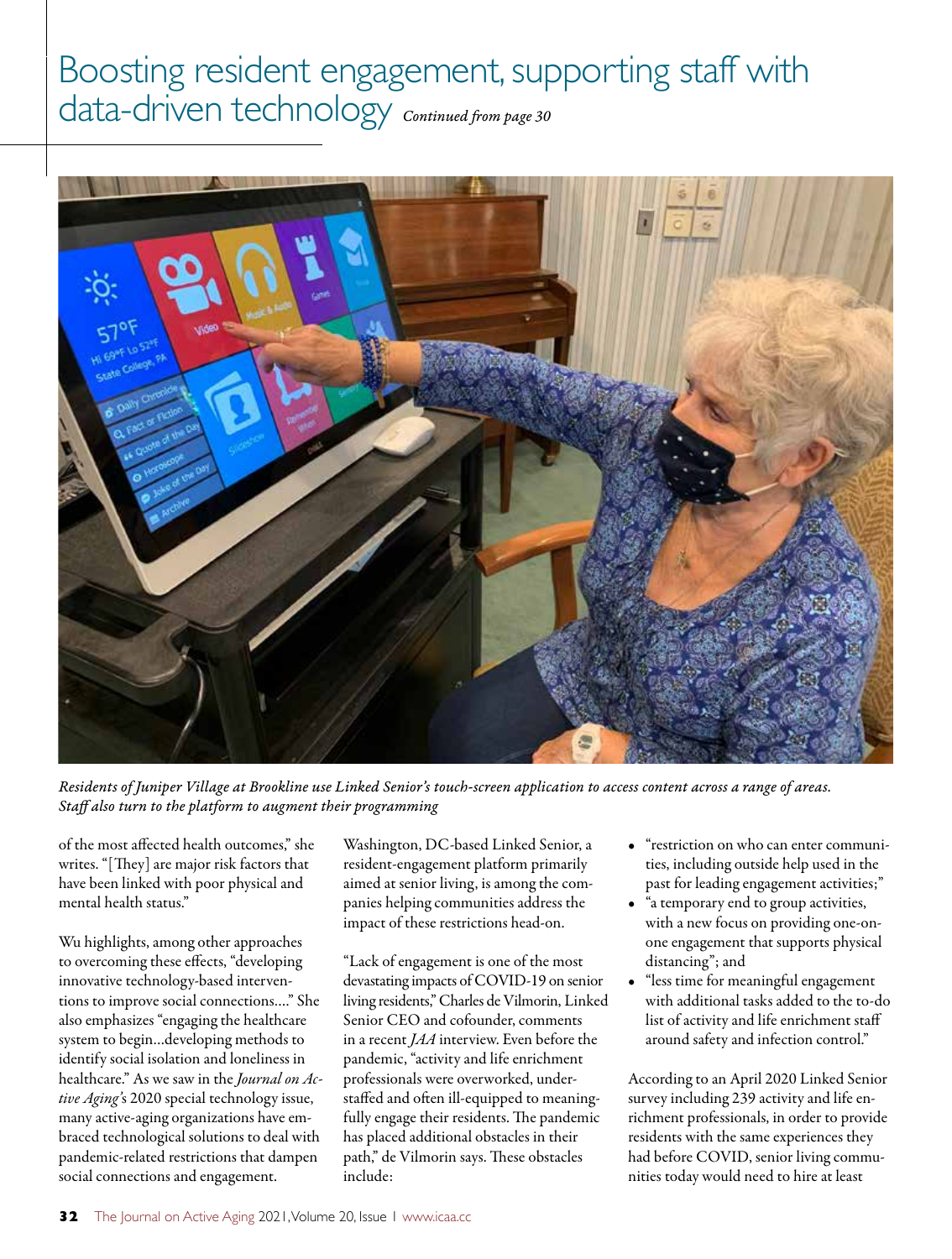1.2 additional full-time employees.2 This is not an option for most organizations. (Also see the sidebar, "Looking past the pandemic," on page 36.)

For communities such as Juniper Village at Brookline, an award-winning continuing care retirement community in State College, Pennsylvania, Linked Senior is helping to bridge the gap. Juniper Village's 22-acre campus is home to 250 older adults. The *JAA* recently talked with Connections Director Jill McKenrick to learn specifically how her community has been using the platform and what they envision for the future.

# ML: *Jill, what prompted you to start working with Linked Senior?*

JM: In 2016, we were looking for ways of not only going paperless with all documentation, but also ways to decrease documentation time—effectively, a digital strategy to streamline the planning and assessment processes to enable staff to spend more time engaging with residents. We had been utilizing paper methods for monitoring engagement and participation. This meant we were not able to track trends or notice similarities among our residents' interests and preferences.

# ML: *You've noted that the ability to home in on residents' preferences has been a key advantage. How so?*

JM: The graphs that [the Linked Senior platform] generates help us get a better idea of the population that we're serving. The graphs are in different colors, so I can see, for example, the percentage of residents that used to like something in the past versus something they would like to learn to do in the future—that has been a game changer for me. I used to look at these graphs and see that people said they like cooking, for instance. Yet, I was striking out a lot when I'd try to get residents to cook with me, and they didn't sign up.

### **Linked Senior: A focus on resident engagement**

In a nutshell, Linked Senior produces evidence-based and clinically validated software to support a person-centered approach to engagement and connection for older adults, particularly those in senior living. Charles de Vilmorin, CEO and cofounder, explains the key components of the organization's resident-engagement process:

- 1. Resident preferences analysis. Every resident's preferences are tracked consistently using an evidence-based tool such as the Preferences for Everyday Living Inventory (PELI) that captures data points about a person. This personal data is stored, updated and analyzed by staff on a regular basis to ensure activities match preferences.
- 2. Program planning. Staff cluster residents into different types of activities based on residents' expressed preferences. Staff also provide personalized one-to-one sessions to engage residents who do not enjoy group settings or who have difficulty engaging with the community.
- 3. Measurable engagement. Engagement opportunities are considered both for resident well-being and therapeutic impact and cost. Effectiveness is measured in real time to help ensure return on investment.

4. Real-time data reporting. If residents are losing or have lost selfrecreation ability and rely on a care partner to find purpose, it is even more important to track activity and engagement participation. It is not possible for staff to know in real time who has been engaged and how well without access to data.

"In the end," de Vilmorin says, "a resident engagement professional should be able to answer 'yes' to the following three questions:

- Are all residents being engaged?
- Are residents being engaged based on their preferences?
- Are residents experiencing optimal well-being?"

"The old standard of activities in senior living is often described as the 3Bs: Bingo, Bible, Birthday," de Vilmorin notes. "There is no inherent problem with any of these activities," he continues. "But this standard indicates a programming limitation in senior living communities today that originates with a failure to empower staff members with effective training and tools they can use to deliver a more meaningful and truly person-centered experience."

*Continued on page 34*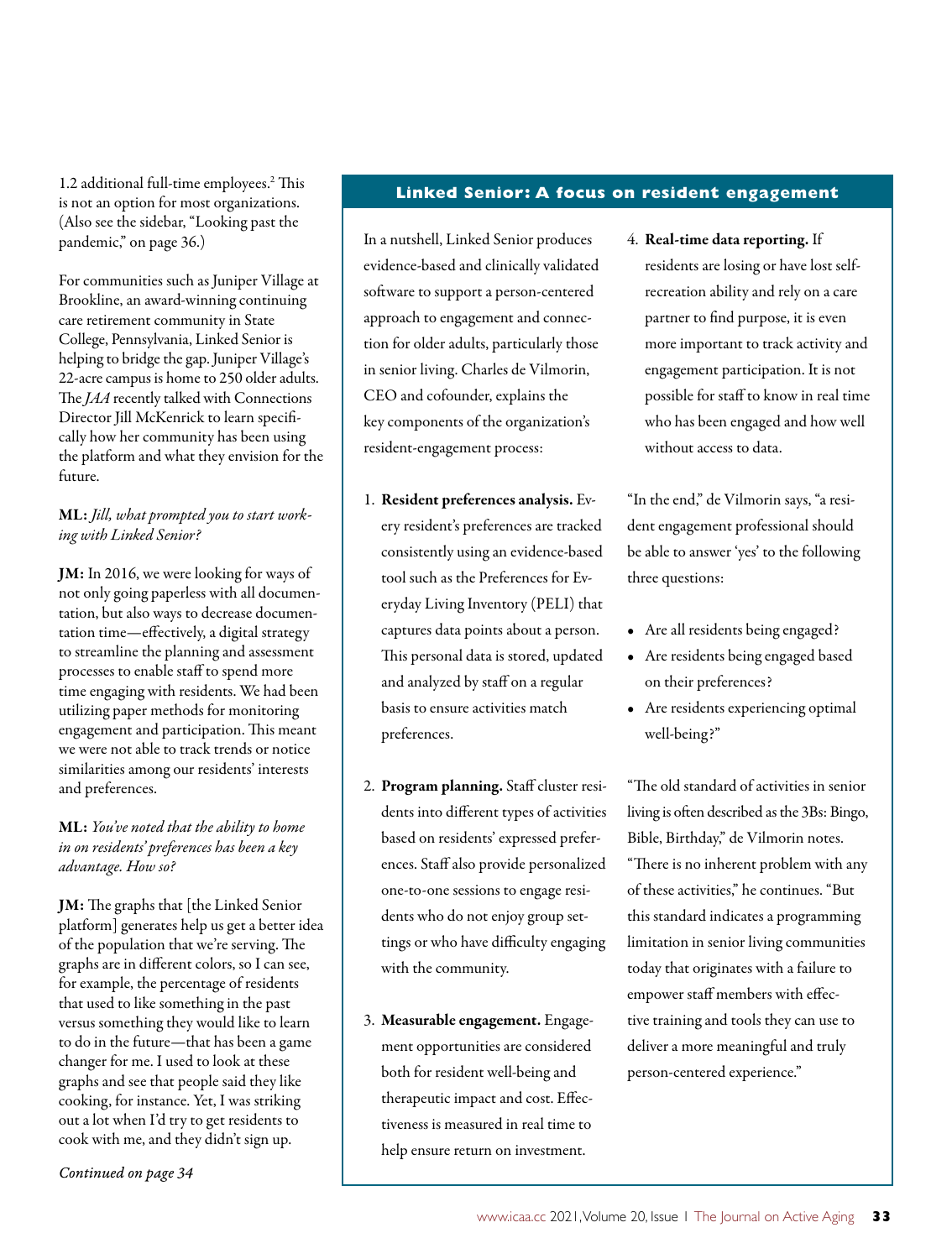# Boosting resident engagement, supporting staff with data-driven technology *Continued from page 33*

#### **Resources**

### *Internet*

ICAA NuStep Beacon Award https://beaconaward.icaa.cc

International Council on Active Aging www.icaa.cc

Juniper Communities, LLC https://junipercommunities.com

Linked Senior, Inc. www.linkedsenior.com

*#ActivitiesStrong* www.linkedsenior.com/activities-strong

*#ActivitiesStrong Manifesto* www.linkedsenior.com/blog/2020/04/ activities-strong

NuStep, LLC www.nustep.com

# *Print*

Linked Senior. (2020). 2021: The Year of Resident Engagement. An #ActivitiesStrong Executive Edition White Paper. Available for download at https://www.linkedsenior.com/ wp-content/uploads/2021/01/ white-paper-2021.pdf

Wu, B. (2020). Social isolation and loneliness among older adults in the context of COVID-19: a global challenge. *Global Health Research and Policy, 5, 27.* Available at https://doi. org/10.1186/s41256-020-00154-3

When I looked more closely at the graphs, it turned out that residents said they *used* to enjoy cooking, not that they like cooking now. So, I started doing educational cooking demonstrations—they didn't have to cook, but they could eat the food after—and those are a hit. So, understanding a former versus a current interest has really changed our programming in general and led to more attendance.

In fact, we documented that in 2017, only 65% of residents were attending programming for an average of 12 minutes a day each. In 2018, after implementing the platform, our resident participation rate went up to 93%, for an average of 21 minutes a day per resident.

We also increased the number of programs we provided in response to our assessments. In 2017, we offered 1,461 programs, whereas in 2018 we were up to 2,130 programs an increase of 145%. As an example, one resident's engagement participation more than doubled. When she first moved into the community, she did not attend many programs and was unsure if she wanted to continue living at Juniper. With help from the Connections engagement team and the support they had from digital technology, this resident became much more engaged. She went from attending 422 programs in 2017 to 1,118 programs in 2018.

# ML: *You mentioned that the platform helps staff, too.*

JM: Yes, especially because these graphs are interactive. So, let's say I am going to lead an educational activity on national parks. I can look through the topics on the platform and see that there's a section about trips and travel, nature and parks. If I click on it, it gives me a list of residents who are interested in those activities. This is helpful for newer associates who might not know the residents yet, and who have been tasked with gathering residents for the activity.

We have 120 residents in our assisted living and we can't invite everyone to every

activity. But if the associates pull up the list, they'd probably see at least 25 residents who we know are interested in national parks. We know we're going to get more yeses and more active participants because we're inviting the people who want to do it.

# ML: *Drilling down a bit, how does Linked Senior help you select the right programs for each resident?*

JM: Juniper has an intensive intake program called My Life Story, that enables us to know a lot about residents, their past and current concerns and interests. Linked Senior was able to digitize that for us through the electronic health records, so we can input all that information and visualize it—again using graphs. For example, we learned through My Life Story that a resident loves to write, and can also tell stories. Learning that, I scheduled her to do a weekly storytelling session. The other residents enjoy this session while that resident now has a sense of purpose and meaning through teaching others.

We use another program called Music and Memory. Again, digitized results from that program's assessment tool allows me to see my residents' music preferences. Sometimes the results are unexpected! For example, I was surprised to learn that a large population of residents likes Kenny Rogers' music. We hadn't really considered playing country and western music as we didn't think it would interest our demographic.

# ML: *Isn't there a risk of only giving residents what they've asked for? How can they be introduced to something new that they might enjoy but have never tried?*

JM: One way [to ensure residents have opportunities to try new things] is to keep up with people who have expressed a future interest in something. In the interview process, they might say, for example, "You know, I've always wanted to swim." I'll input that info. If I see on my graph that a good handful of people would like to learn something—creative writing, for example—then I can offer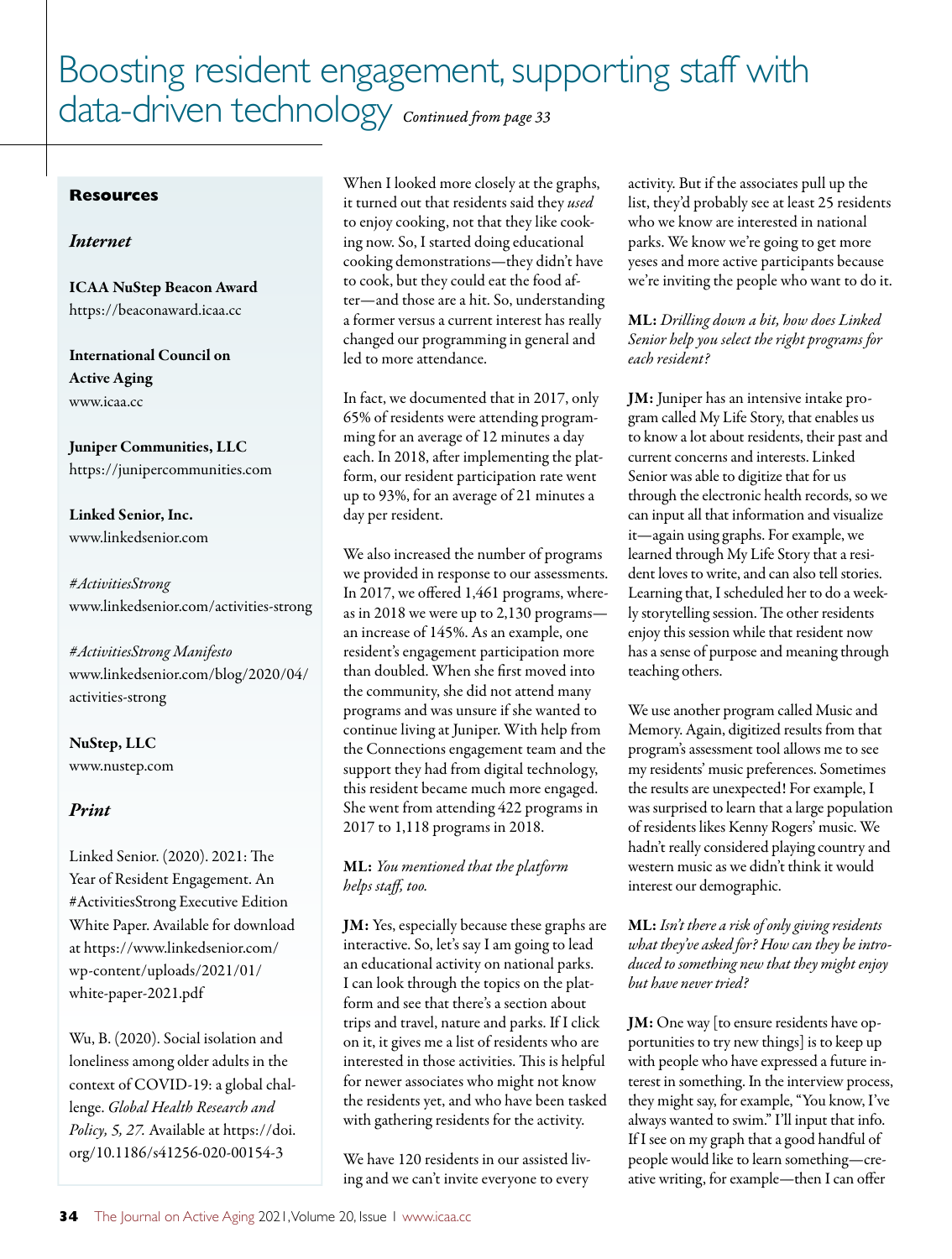the program to them, as well as to the people who currently are interested.

While it's not as easy to allow for an interest to be sparked by chance, it does happen. I tell my team to invite as many people as possible to every activity. Sometimes, we'll touch on someone who's trying something new. Or, we might have a resident who says no every day to the same activity, then one day, he or she says yes. I've had a few of those success stories.

#### ML: *Do you use the content that comes with the platform?*

JM: We use our own programs as well as Linked Senior's built-in apps, which mostly supplement what I'm already doing. They have additions, like slideshows and trivia questions, on many topics. Those are things I don't have time to create on my own for

an activity. Going back to national parks, for instance, if I were doing an educational discussion previously, I would have to make a slideshow of photos or come up with trivia questions myself. Now, I can combine my own content with the platform's for a quality educational program. So, when I do the presentation on national parks, much of the work is already done for me: The photos are there and labeled, and I have trivia questions to add throughout.

Another example is a new theatre program we started for our residents. The most recent show we did was *Thoroughly Modern Millie.* We were able to orient our actors to the musical by showing them scenes from the show and letting them listen to the songs, and we did that through the app.

I felt strongly, when we added the platform, that it could never replace our live programming. So, we never leave it on and walk away. What the content does is help to boost the quality of the programs we're offering, which saves staff time and enables us to develop engaging programs more rapidly.

# ML: *What challenges did you encounter in implementing and using the Linked Senior platform, and how did you address them?*

JM: Assessing residents for their interests, life histories and preferences is vital to creating resident-focused experiences. However, staff members are not always comfortable asking every single assessment question, or they may skip questions to save time, which means we sometimes end up with incomplete assessments and insufficient data. One way we're addressing this barrier is by training staff to use a conversa-

*Continued on page 36*